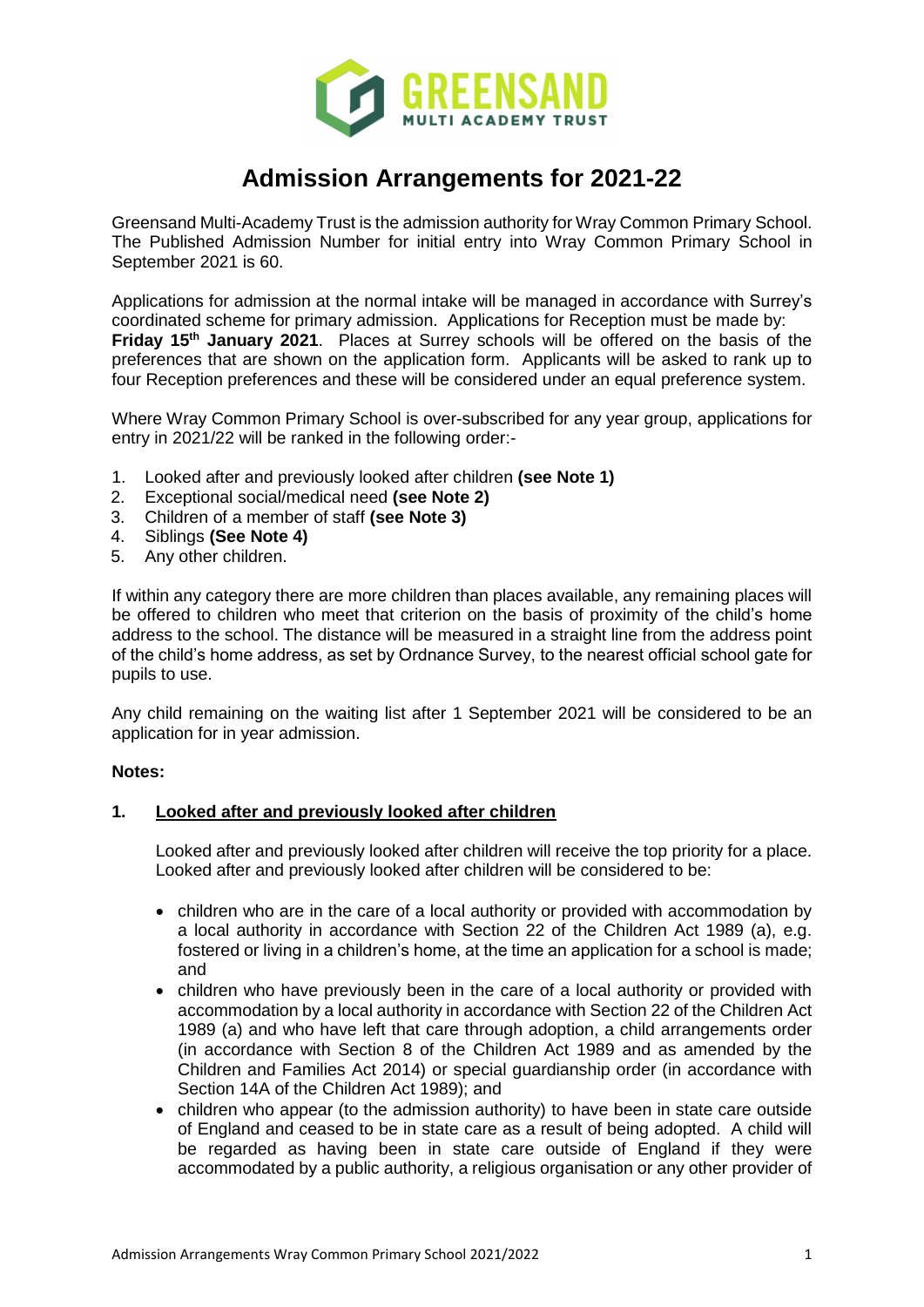

care whose sole purpose is to benefit society. The parent/carer will need to provide evidence to demonstrate that the child was in state care outside of England and left that care as a result of being adopted.

Places will be allocated under this criterion when places are first offered at a school and the Local Authority may also ask schools to admit over their published admission number at other times under this criterion.

## **2. Exceptional social/medical need**

Occasionally there will be a very small number of children for whom exceptional social or medical circumstances apply which will warrant a placement at a particular school. The exceptional social or medical circumstances might relate to either the child or the parent/carer. Supporting evidence from a professional is required such as a Doctor and/or Consultant for medical cases or a Social Worker, Health Visitor, Housing Officer, the Police or Probation Officer for other social circumstances. This evidence must confirm the circumstances of the case and must set out why the child should attend a particular school and why no other school could meet the child's needs.

Providing evidence does not guarantee that a child will be given priority at a particular school and in each case a decision will be made based on the merits of the case and whether the evidence demonstrates that a placement should be made at one particular school above any other.

Common medical conditions and allergies can usually be supported in all mainstream schools, therefore priority under a school's exceptional medical criterion would not normally be given for these. Some mainstream schools have units attached which provide specialist provision for children with an education, health and care plan which names the school. The facilities in these units are not normally available to children in the mainstream school and as such priority under a school's exceptional social or medical criterion would not normally be agreed for a mainstream place on the basis of a specialist unit being attached to the school.

In addition, routine child minding arrangements would not normally be considered to be an exceptional social reason for placement at a particular school.

Places may be allocated under this criterion when places are first offered at a school and the Local Authority may also ask schools to admit over its Published Admission Number at other times under this criterion.

## **3. Children of a member of staff**

Priority will be given to a child if their parent is a permanent member of staff within the school and meets either or both of the following circumstances:

- a) the member of staff has been employed at the school for two or more years at the time at which the application for admission to the school is made; and/or
- b) the member of staff is recruited to fill a vacant post for which there is a demonstrable skill shortage.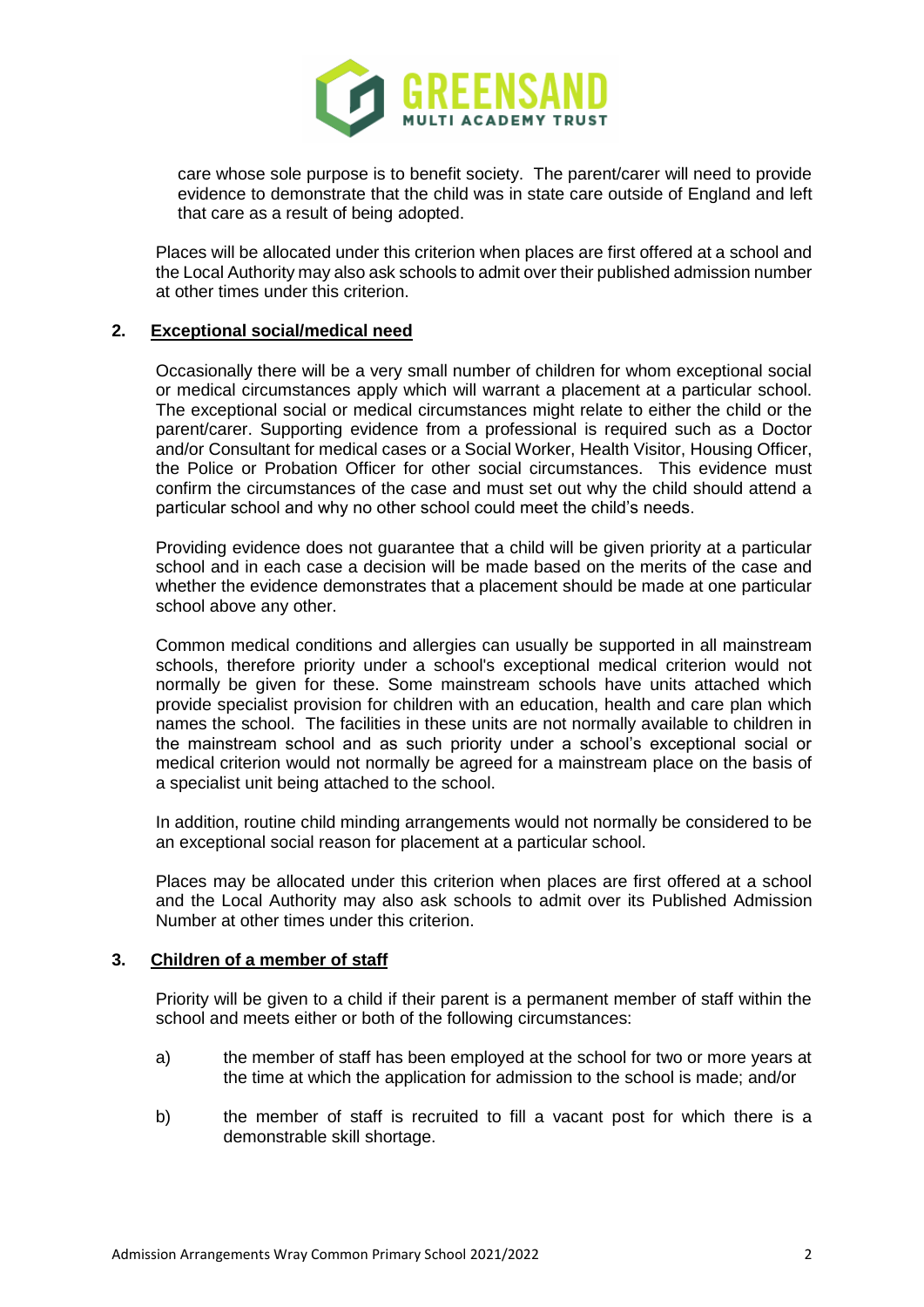

For applications made as part of a normal intake, the length of employment will be considered as of the closing date for applications. For in year applications, the length of employment will be considered as of the date the application is received or the date a place becomes available, if a place is considered from the waiting list.

A supplementary information form (Appendix) must be completed and returned by the application closing date for all applicants wishing to apply under this criterion.

## **4. Siblings**

A sibling will be considered to be a brother or sister (that is, another child of the same parents, whether living at the same address or not), a half-brother or half-sister or a stepbrother or step-sister or an adoptive or foster sibling, living as part of the same family unit at the same address.

A child will be given sibling priority if they have a sibling on roll at the school and that sibling is still expected to be on roll at the school at the time of the child's admission.

## **5. Home address**

The child's home address excludes any business or childminder's address, or any relative's address unless the child lives at that address as their normal place of residence. Where the child is subject to a child arrangements order and that order stipulates that the child will live with one parent/carer more than the other, the address to be used will be the one where the child is expected to live for the majority of the time. For other children, the address to be used will be the address where the child lives the majority of the time. In other cases, where the child spends an equal time between their parents/carers, it will be up to the parent/carers to agree which address to use. Where a child spends their time equally between their parents/carers and they cannot agree on who should make the application, we will accept an application from the parent/carer who is registered for child benefit. If neither parent is registered for child benefit, we will accept the application from the parent/carer whose address is registered with the child's current school.

We will not generally accept a temporary address if the main carer of the child still possesses a property that has previously been used as a home address, nor will we accept a temporary address if we believe it has been used solely or mainly to obtain a school place when an alternative address is still available to that child. All distances will be measured by the computerised Geographical Information System maintained by Surrey's admissions team.

Changes of address may be considered in accordance with Surrey's coordinated scheme if there are exceptional reasons behind the change, such as if a family has just moved to the area. The address to be used for waiting lists, after the initial allocation, will be the child's current address. Any offer of a place on the basis of address is conditional upon the child living at the appropriate address on the relevant date. Applicants have a responsibility to notify Surrey County Council of any change of address.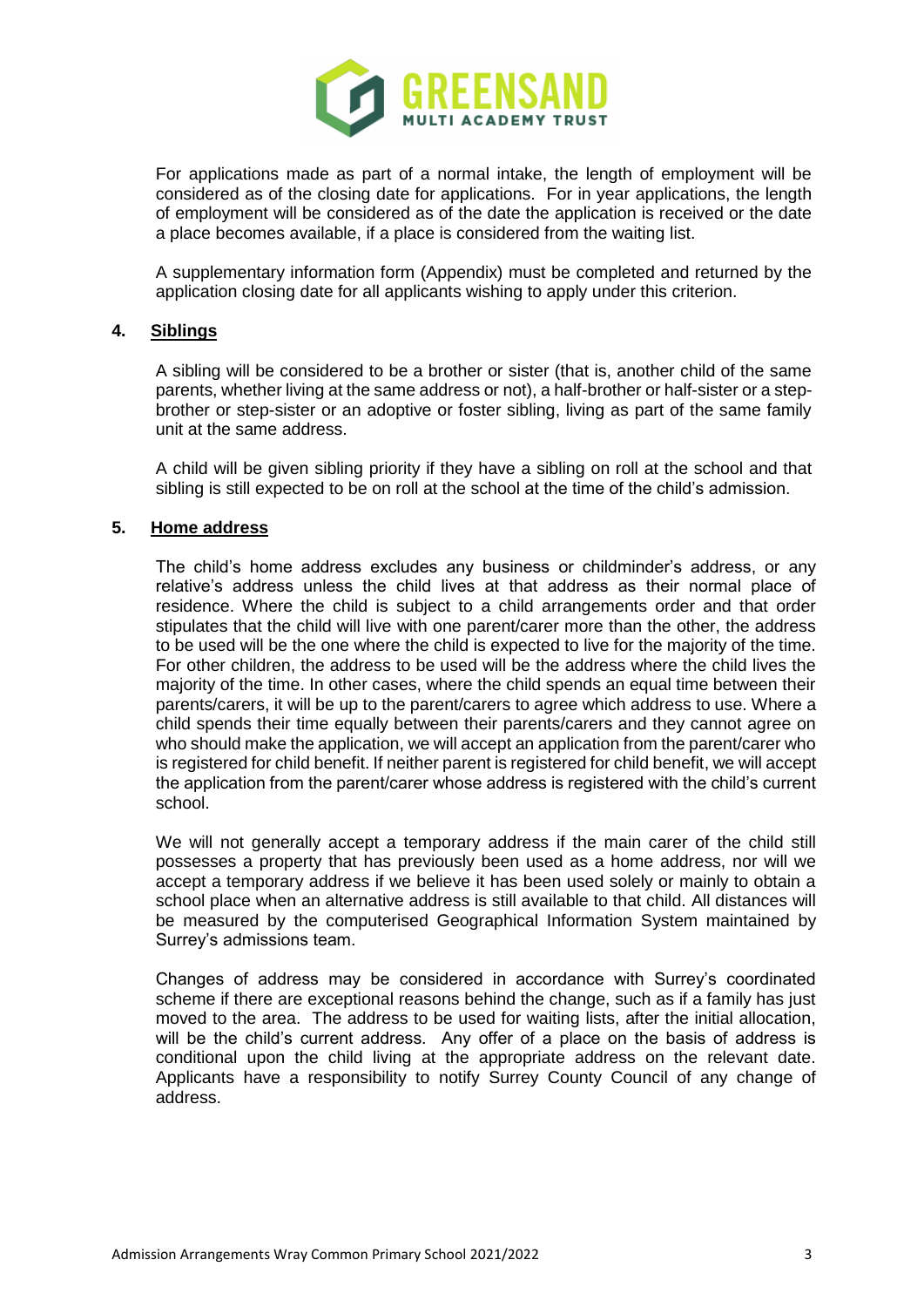

## **6. Tie breaker and the admission of twins, triplets, other multiple births or siblings born in the same academic year**

Where two or more children share a priority for a place, e.g. where two children live equidistant from the school, random allocation will be used to determine which child should be given priority.

Any child from a multiple birth will be offered a place if one child has already been offered a place and the subsequent child(ren) are ranked consecutively.

## **7. Waiting lists**

Where there are more children than places available, waiting lists will operate for each year group according to the oversubscription criteria for the school without regard to the date the application was received or when a child's name was added to the waiting list.

## **8. In-year admissions**

The following applications will be treated as in-year admissions during 2021/22:

- applications for admission to Reception which are received after 1 September 2021;
- all other applications for admission to Years 1, 2, 3, 4, 5 & 6.

Where there are more applications than places available, each application will be ranked in accordance with the published oversubscription criteria for the school.

# **9. Starting School**

Greensand schools have a single intake into Reception. All children whose date of birth falls between 1 September 2016 and 31 August 2017 will be eligible to apply for a full time place in Reception at school for September 2021. Applicants can defer their child's entry to Reception until later in the school year, but this will not be agreed beyond the beginning of the term after the child's fifth birthday, nor beyond the beginning of the final term of the academic year for which the offer was made. Applicants may also arrange for their child to start part time until their child reaches statutory school age. Arrangements for individual children must be made in consultation with the Headteacher of the individual school prior to the start date.

#### **10. The admission of children outside of their chronological year group**

Applicants may choose to seek a place outside their child's chronological (correct) year group. Decisions will be made on the basis of the circumstances of each case and what is in the best interests of the child concerned.

 Applicants who are applying for their child to have a decelerated entry to school, i.e. to start later than other children in their chronological age group, should initially apply for a school place in accordance with the deadlines that apply for their child's chronological age. If, in liaison with the Headteacher, the Trust agrees for the child to have a decelerated entry, the place cannot be deferred and instead the applicant will be invited to apply again in the following year for the decelerated cohort.